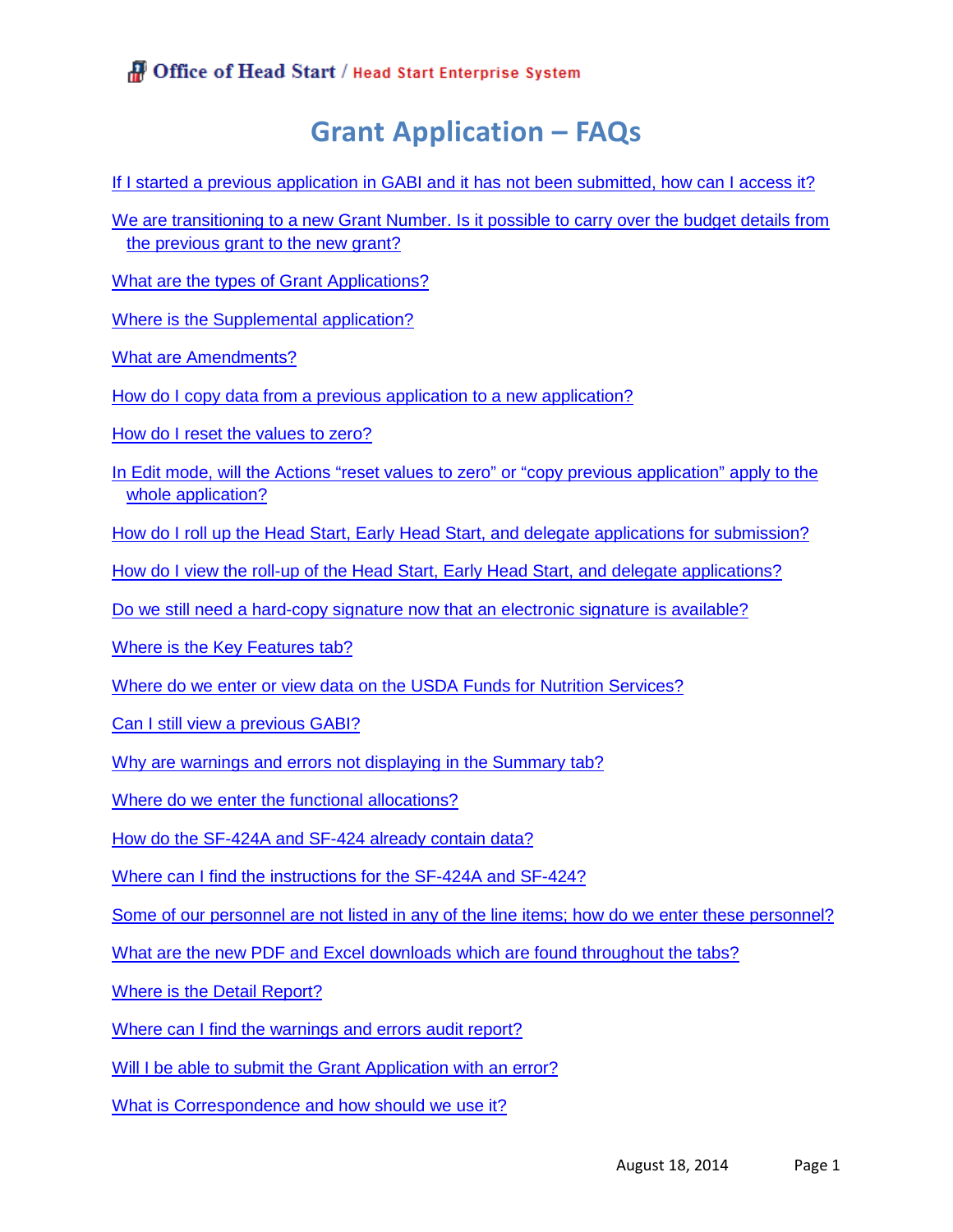# <span id="page-1-0"></span>**If I started a previous application in GABI and it has not been submitted, how can I access it?**

It is available for editing in the new Grant Application. Since it was started as a GABI, it will retain the GABI folders in the Documents tab. To complete the application, pick up where you left off.

# <span id="page-1-1"></span>**We are transitioning to a new Grant Number. Is it possible to carry over the budget details from the previous grant to the new grant?**

Yes, the new Grant Application provides the ability to copy your previous budget into a new Grant Number when, for example, your grant transitions from an indefinite to a five year project period, requiring a new Grant Number upon award.

# <span id="page-1-2"></span>**What are the types of Grant Applications?**

For each budget period, there is one type of Application, similar to the GABI Basic Application. It is either:

- **Non-Competitive New (NCN)** when the Grant Number is changing in the new budget period, or
- **Non-Competitive Continuation (NCC)** when the Grant Number is not changing in the new budget period.

## <span id="page-1-3"></span>**Where is the Supplemental application?**

There is no longer a separate Supplemental application. Supplemental funding is handled via Amendments.

## <span id="page-1-4"></span>**What are Amendments?**

Amendments are required for all funding and program changes that require a new Notice of Award (NoA). In the new grant application module, ALL amendments must be submitted through HSES. Amendments include Change in Scope (i.e. enrollment reductions, add or remove program option, etc); Supplement; Budget Revision; and Carryover Request.

Instead of creating a Supplemental application, grantees add an Amendment, and select "Supplement" as the Amendment type.

## <span id="page-1-5"></span>**How do I copy data from a previous application to a new application?**

After choosing the application type you need in the Applications table, you will click the appropriate "view" link in the Actions column to begin the application. You will be directed to the Start Application page. On this page—which you will see ONLY the first time you start the application—you can select a previous application to use as a starting point.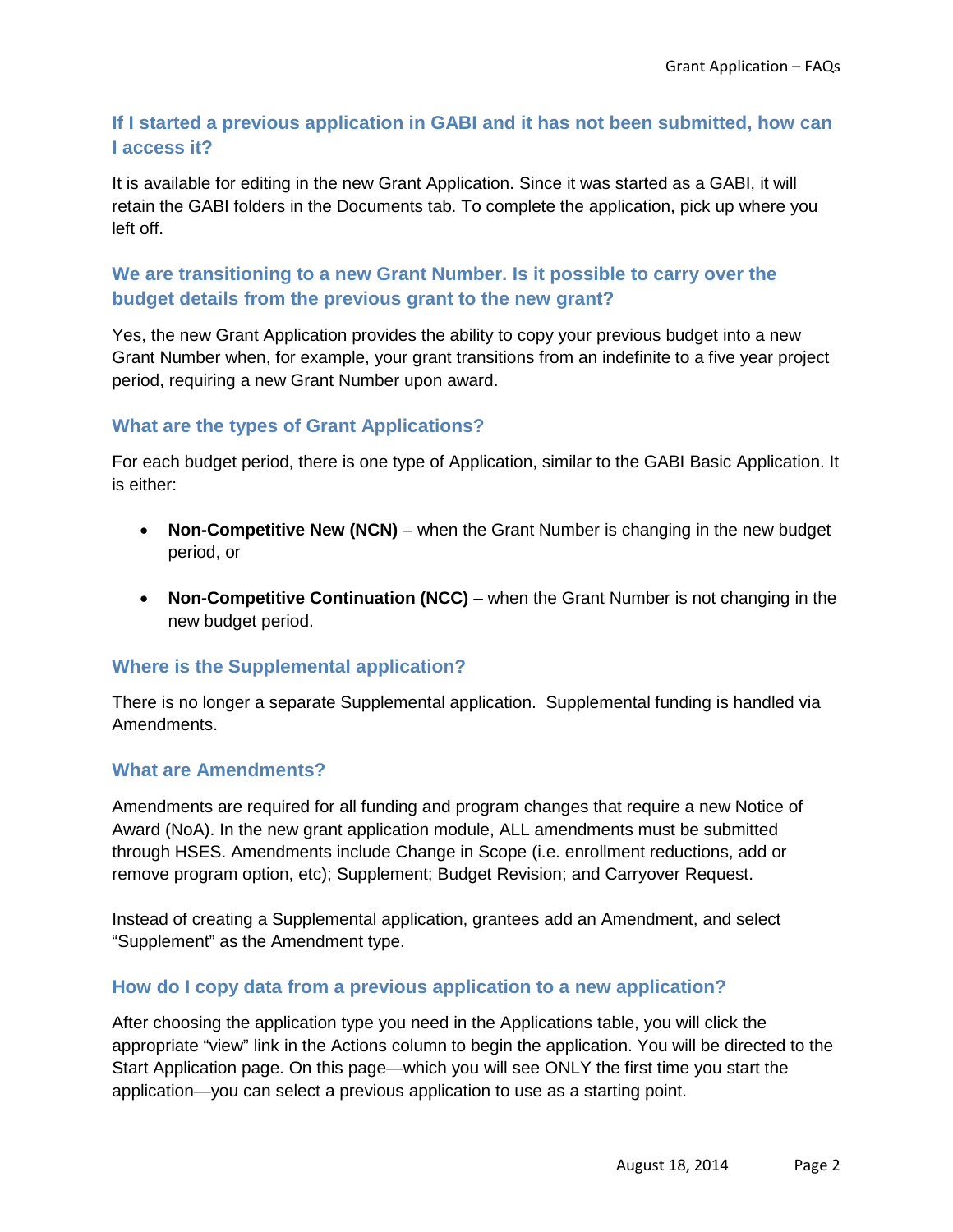### <span id="page-2-0"></span>**How do I reset the values to zero?**

Entering Edit mode on the Program Schedule or Budget tab removes the "Reports" menu, which is replaced with the "Actions" menu. You can use this menu to reset the values to zero.

# <span id="page-2-1"></span>**In Edit mode, will the Actions "reset values to zero" or "copy previous application" apply to the whole application?**

No, both actions only apply to the current tab, such as the Program Schedule tab or the Budget tab.

# <span id="page-2-2"></span>**How do I roll up the Head Start, Early Head Start, and delegate applications for submission?**

The new Grant Application eliminates the need to roll up these applications – consolidation automatically occurs.

# <span id="page-2-3"></span>**How do I view the roll-up of the Head Start, Early Head Start, and delegate applications?**

You can view the roll-up application by clicking on the Budget tab when in the grantee level view. Once in the roll-up budget view, you can quickly toggle between grant, program, and delegate levels and line items.

# <span id="page-2-4"></span>**Do we still need a hard-copy signature now that an electronic signature is available?**

No, the electronic signatures eliminate the need for hard copy signatures and mailings. See PI [ACF-PI-HS-14-03.](http://eclkc.ohs.acf.hhs.gov/hslc/standards/pi/2014/resour_pri_003_081814.html)

### <span id="page-2-5"></span>**Where is the Key Features tab?**

The Key Features tab was retired with GABI.

## <span id="page-2-6"></span>**Where do we enter or view data on the USDA Funds for Nutrition Services?**

The Other Funding line item "USDA Funds for Nutrition Services" has been renamed "Child and Adult Care Food Program (CACFP) Funds". In GABI Applications moved to the Grant Application, it is listed under the new name.

### <span id="page-2-7"></span>**Can I still view a previous GABI?**

Yes, previous GABI Applications have been copied into the Grant Application. You can view a previous GABI by changing the Fiscal Year or Budget Period drop-down on the main application page. The history in the Grant Application tab goes back to FY2010, as applicable for the Grant. Additionally, the GABI tab is still available to view previous GABIs, for a limited time.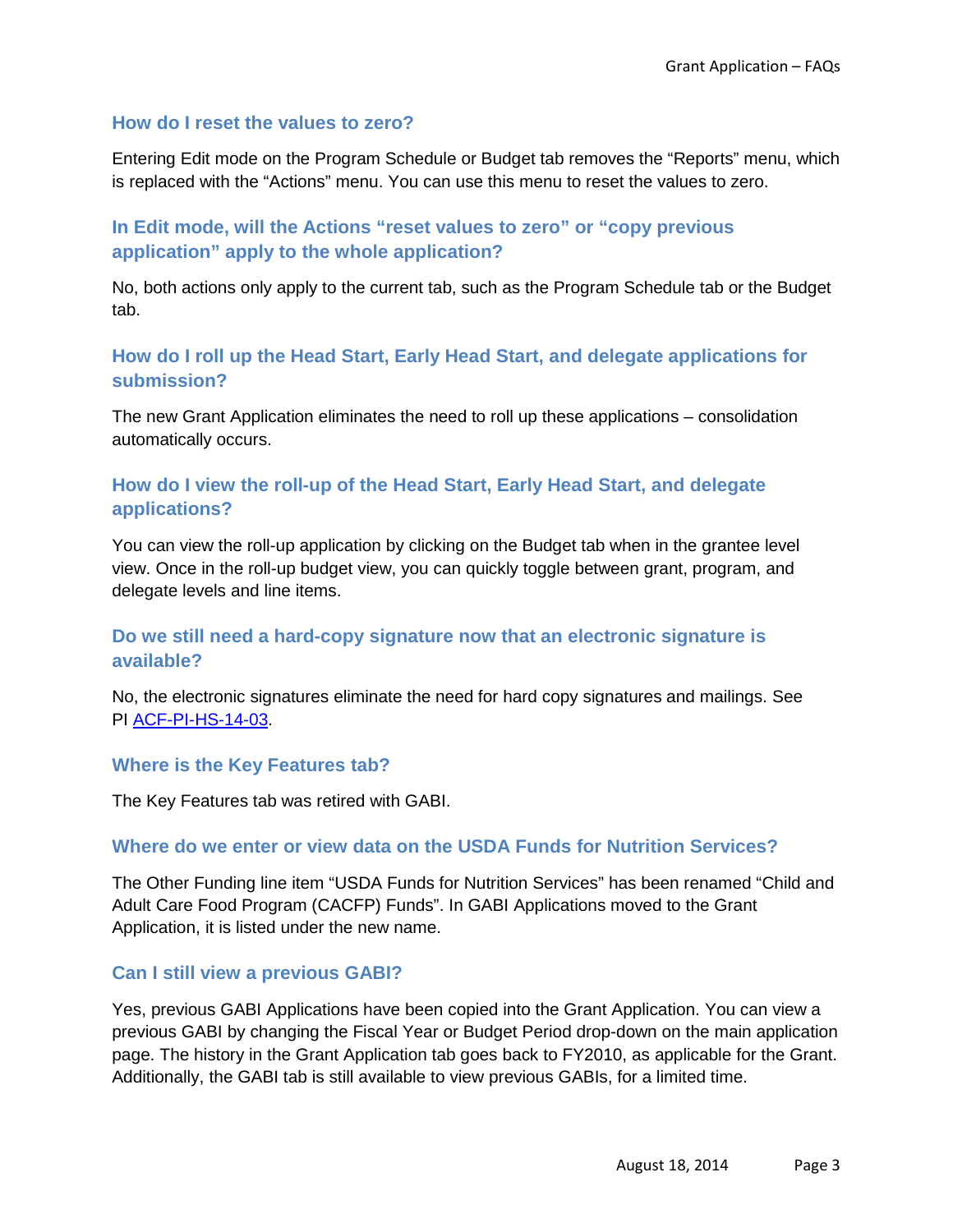## <span id="page-3-0"></span>**Why are warnings and errors not displaying in the Summary tab?**

Warnings and Errors will not show on the Summary tab for older Applications from GABI, unless they are returned to the Grantee and edited. Warnings and errors show under their specific data entry tabs when viewing these older Applications.

## <span id="page-3-1"></span>**Where do we enter the functional allocations?**

The need to split personnel costs into functional areas has been removed for all staff except administrative personnel. The administrative allocation can be entered in the **Admin Allocation** field for each budget line item. Removal of the other Functional Allocations expedites the application process.

#### <span id="page-3-2"></span>**How do the SF-424A and SF-424 already contain data?**

A new feature is the pre-population of data in tabs via the completion of previous tabs.

### <span id="page-3-3"></span>**Where can I find the instructions for the SF-424A and SF-424?**

Click on the  $\heartsuit$  (i.e. "Help" buttons) to view instructions for the SF-424A and SF-424.

## <span id="page-3-4"></span>**Some of our personnel are not listed in any of the line items; how do we enter these personnel?**

In the new Grant Application, you can add or delete rows/additional line items by selecting "**Add**" or "**Delete**" in the appropriate tables. Use this function to add other personnel.

## <span id="page-3-5"></span>**What are the new PDF and Excel downloads which are found throughout the tabs?**

New PDF and Excel reports can be found throughout the module, and these correspond to the tab you are viewing. All of these reports are compiled for your convenience in the Reports tab.

#### <span id="page-3-6"></span>**Where is the Detail Report?**

It is available as the "Budget Details" report, in spreadsheet form, under the Reports tab.

#### <span id="page-3-7"></span>**Where can I find the warnings and errors audit report?**

Warnings and errors now appear at the location in the application where the issue is found. There is also a roll-up of all warnings and errors on the Summary tab.

#### <span id="page-3-8"></span>**Will I be able to submit the Grant Application with an error?**

While most validations haven't changed, when errors are present, such as dollar amounts that do not add up, corrections must be made before submission.